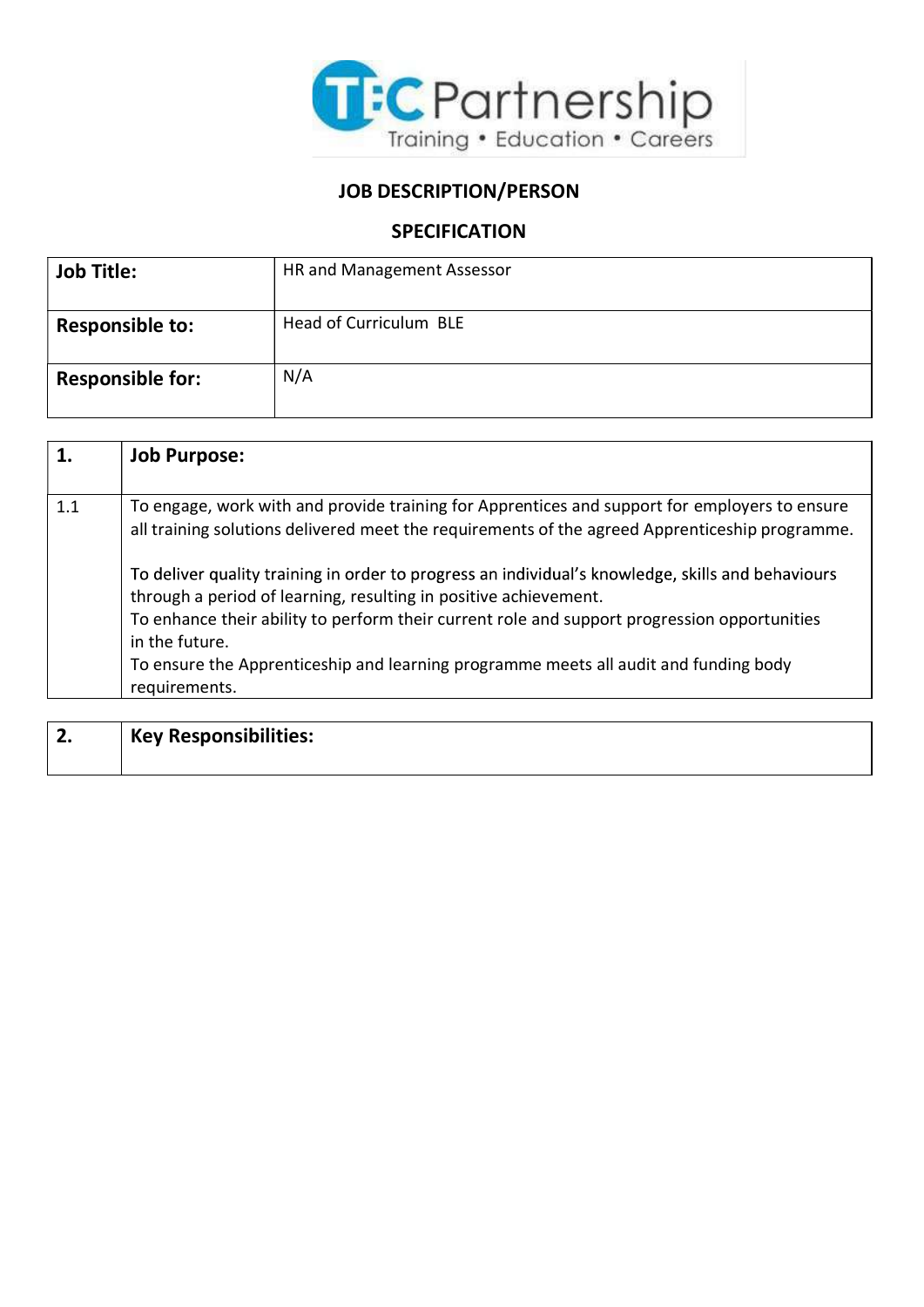| 2.1  | Manage a caseload of learners and apprentices, ensuring timely achievement of their Apprenticeship in<br>line with the agreed Apprenticeship programme of delivery. Coordinate the apprenticeship, working<br>closely (where required) with other tutors on additional timetabled delivery, ensuring all components<br>meet the required knowledge, skills, and behaviours of the apprenticeship standard. |
|------|------------------------------------------------------------------------------------------------------------------------------------------------------------------------------------------------------------------------------------------------------------------------------------------------------------------------------------------------------------------------------------------------------------|
| 2.2  | Undertake pre-apprenticeship and start up visits to the employer and apprentice in-line with agreed<br>procedures.                                                                                                                                                                                                                                                                                         |
| 2.3  | To train apprentices in the workplace, ensuring suitable portfolio's are produced in line with end point<br>assessment organisation's requirements and to carry out assessments both in college and the student<br>workplace (if applicable) adhering to the awarding organisation code of practice and assessment<br>requirements.                                                                        |
| 2.4  | Prepare learners thoroughly for their end point assessments including liaison with EPAO, the running of<br>mock tests, the organisation of final assessments, and the support during an end point assessment.                                                                                                                                                                                              |
| 2.5  | Ensure all learners are visited at their work place regularly as per their agreed Apprenticeship learning<br>plan and in line with the guided learning hours of the qualification/standard and, where necessary,<br>additional visits are carried out to support any additional needs.                                                                                                                     |
| 2.6  | Ensure 20% off the job logs are up to date, measured, and maintained and that the quality of training on<br>the job is of a high quality and logged on Salesforce.                                                                                                                                                                                                                                         |
| 2.7  | Undertake assessment and review (at each visit) with every learner in line with documented standards,<br>system and strategy.                                                                                                                                                                                                                                                                              |
| 2.8  | Monitor learner's attendance and progress and ensure assessment for each element of the<br>Apprenticeship is completed, enabling learners to meet achievement targets for all parts of their<br>programme ontime, working towards achievement and/or end point assessment.                                                                                                                                 |
| 2.9  | Set learner targets at each visit, ensuring they are Specific, Measurable, Achievable, Relevant, and<br>Time-Bound.                                                                                                                                                                                                                                                                                        |
| 2.10 | Manage learner end dates in line with the agreed apprenticeship programme of delivery. Ensuring<br>learners are on track and meeting their individual deadlines to achieve successful completion.                                                                                                                                                                                                          |
| 2.11 | Demonstrate up-to-date working subject knowledge                                                                                                                                                                                                                                                                                                                                                           |
| 2.12 | Maintain learner records accurately, ensure tracking of learner progress and evidence for all<br>sessions and visits is readilyavailable and accessible for audit and quality purposes.                                                                                                                                                                                                                    |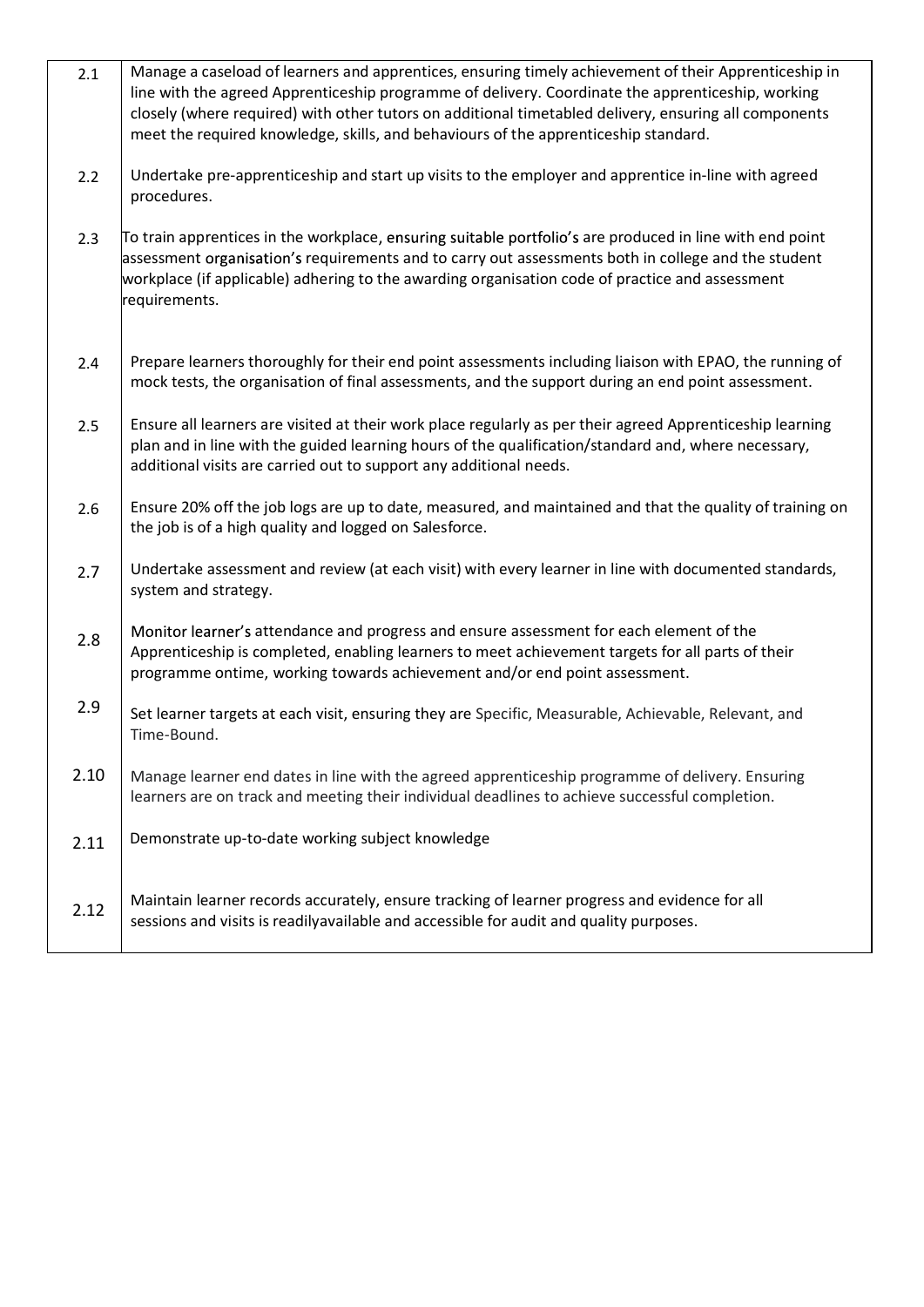| 2.13 | Engage employers in all learner reviews, reporting on attendance and process and promote a positive<br>image of East Riding College.              |
|------|---------------------------------------------------------------------------------------------------------------------------------------------------|
| 2.14 | Implement any improvements identified as a result of learner and employer surveys, performance reviews<br>and Internal QualityAssurance sampling. |
| 2.15 | Promote and monitor equality of opportunity and safe working practices as defined by College policies.                                            |
| 2.16 | To maintain and undertake new learning to support knowledge of apprenticeship standards and end point<br>assessment criteria.                     |
| 2.17 | Attend College meetings and staff training as required.                                                                                           |
| 2.18 | To support new members of the team and act as a mentor and 'work buddy' when needed.                                                              |
| 2.19 | Other duties that may be reasonably assigned by the line manager.                                                                                 |
| 2.20 | To uphold and promote principles of safeguarding to employers and apprentices.                                                                    |
|      |                                                                                                                                                   |

| 3.  | <b>Budget Responsibility:</b>                                                                                                                                                                                                   |
|-----|---------------------------------------------------------------------------------------------------------------------------------------------------------------------------------------------------------------------------------|
| 3.1 | The post has no specific budget responsibility other than the general requirement to ensure that<br>any spending they are responsible for is undertaken in accordance with the Group's purchasing<br>and financial regulations. |

|     | <b>Continuing Professional Development:</b>                                                                                                                                                                                                                                                                 |
|-----|-------------------------------------------------------------------------------------------------------------------------------------------------------------------------------------------------------------------------------------------------------------------------------------------------------------|
| 4.1 | The post holder will proactively take part in the College's Appraisal process                                                                                                                                                                                                                               |
| 4.2 | The post holder must undertake all training deemed mandatory (e.g. Safeguarding, Equality and<br>Diversity and Health and Safety) and will be expected to attend all other relevant training and<br>continuous professional development events. They are responsible for their own professional<br>updating |

l

|     | <b>Health and Safety:</b>                                                                                                                                                                                                       |
|-----|---------------------------------------------------------------------------------------------------------------------------------------------------------------------------------------------------------------------------------|
| 5.1 | The post holder will be required:                                                                                                                                                                                               |
|     | • To take reasonable care to safeguard their own safety and that of others with whom<br>they work;                                                                                                                              |
|     | To cooperate with designated officers named by the Governors and/or the Principal and<br>$\bullet$<br>any other designated manager to enable the College to comply with its obligations<br>under Health and Safety legislation. |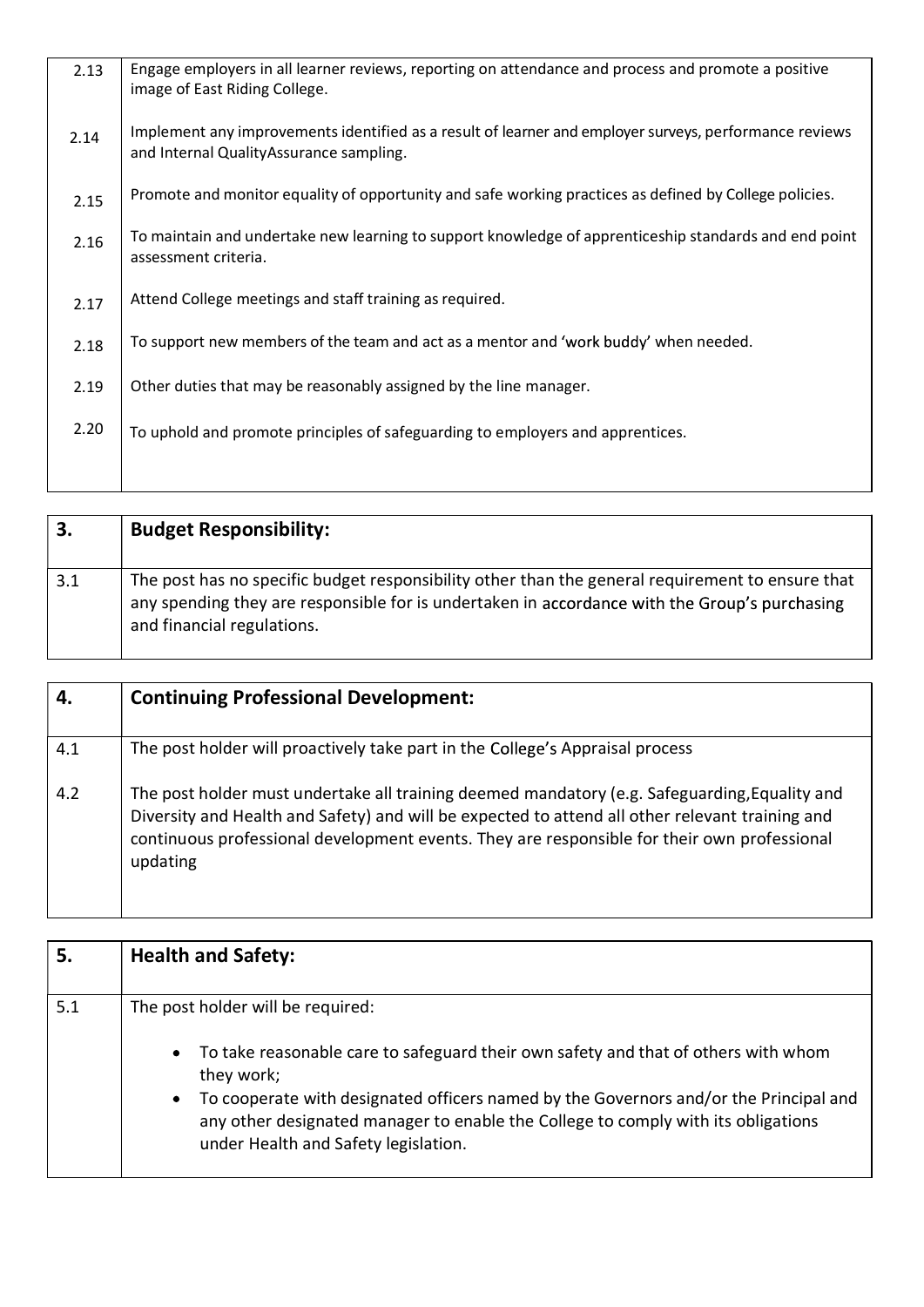| Not to interfere with or to misuse anything provided in the interests of health and<br>safety or welfare. |
|-----------------------------------------------------------------------------------------------------------|
| To report immediately any defects in plant, equipment or the environment                                  |

| 6.  | <b>Equality and Diversity:</b>                                                                                                                                                                                                                                                                                |
|-----|---------------------------------------------------------------------------------------------------------------------------------------------------------------------------------------------------------------------------------------------------------------------------------------------------------------|
| 6.1 | East Riding College is committed to the provision of equal opportunities and strives to ensure<br>that unfairdiscrimination does not occur. All employees have a duty to ensure unfair<br>discrimination does not occur and to support the implementation of the College's Equality policy<br>as appropriate. |

| 7.  | <b>Safeguarding Children and Vulnerable Adults:</b>                                                                                                                                                                                                                                                            |
|-----|----------------------------------------------------------------------------------------------------------------------------------------------------------------------------------------------------------------------------------------------------------------------------------------------------------------|
| 7.1 | East Riding College recognises that it has a statutory and moral duty towards safeguarding the<br>welfare of children, young people and, if appropriate, vulnerable adults and expects all staff to<br>share this commitment. All safeguarding mandatory training and updating must be undertaken<br>(see 5.2) |

| 8.  | <b>Group Policies and Procedures:</b>                                                                                                         |
|-----|-----------------------------------------------------------------------------------------------------------------------------------------------|
| 8.1 | All staff are required to be aware of and comply with all Policies and Procedures which are<br>accessed via the Virtual Learning Environment. |

## Note

This job description is current as at the date of your appointment. In discussion with your line manager your post description may be varied at any time to reflect or anticipate changes in or to the post and you may be required to undertake other duties commensurate with the grade of your post.

Please see following page for Person Specification